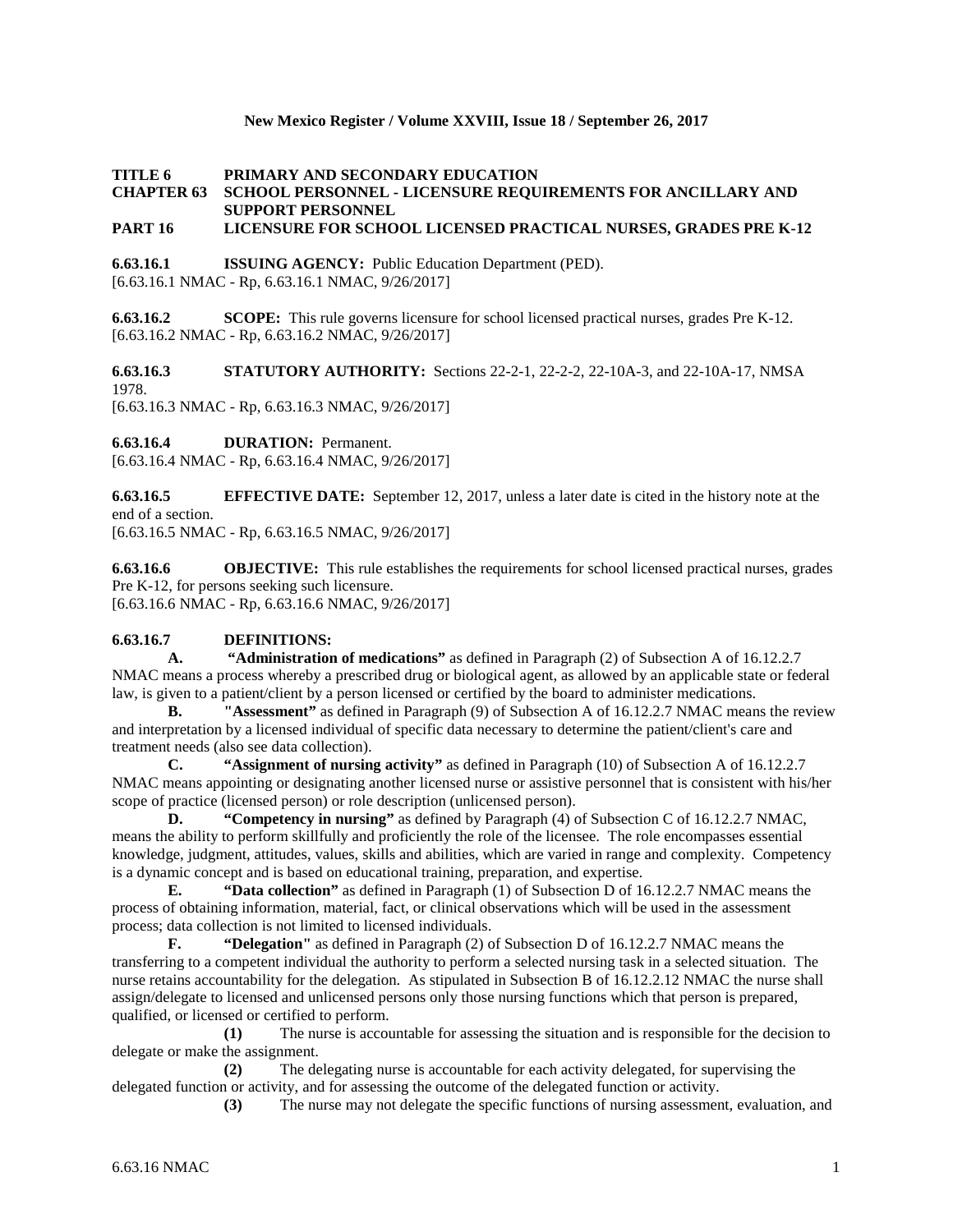nursing judgment to non-licensed persons.

**(4)** Registered nurses engaged in school nursing practice may delegate medication administration, including emergency medication, to adults affiliated with school operations.

**G. "Licensed practical nursing"** as defined in Subsection I of Section 61-3-3, NMSA 1978, means the practice of a directed scope of nursing requiring basic knowledge of the biological, physical, social and behavioral sciences, and nursing procedures, which practice is at the direction of a registered nurse, physician, or dentist licensed to practice in this state. This practice includes:

|              | contributing to the assessment of the health status of individuals, families, and |
|--------------|-----------------------------------------------------------------------------------|
| communities: |                                                                                   |

- **(2)** participating in the development and modification of the plan of care;
- **(3)** implementing appropriate aspects of the plan of care commensurate with education and

verified competence;

- **(4)** collaborating with other health care professionals in the management of health care; and
- **(5)** participating in the evaluation of responses to interventions.

**H. "Nursing Practice Act"** means Chapter 61, Article 3 NMSA 1978 regulating the practice of nursing, schools of nursing, hemodialysis technicians, and medication aides in the state.

**I. "Professional registered nursing"** as defined in Subsection M of Section 61-3-3, NMSA 1978, means the practice of the full scope of nursing requiring substantial knowledge of the biological, physical, social and behavioral sciences, and of nursing theory and may include advanced practice pursuant to the Nursing Practice Act. This practice includes:

- **(1)** assessing the health status of individuals, families, and communities;
- **(2)** establishing a nursing diagnosis;
- establishing goals to meet identified health care needs;
- **(4)** developing a plan of care;
- **(5)** determining nursing interventions to implement the plan of care;
- **(6)** implementing the plan of care commensurate with education and verified competence;
- **(7)** evaluating responses to interventions;
- **(8)** teaching based on the theory and practice of nursing;
- **(9)** managing and supervising the practice of nursing;
- **(10)** collaborating with other health care professionals in the management of health care; and
- **(11)** conducting nursing research.

**J. "Scope of practice"** as defined in Subsection O of Section 61-3-3, NMSA 1978, means the parameters within which nurses practice based upon education, experience, licensure, certification, and expertise.

**K. "Supervision/direction"** as defined in Paragraph (5) of Subsection S of 16.12.2.7 NMAC, means initial verification of a person's knowledge and skills in the performance of a specific function or activity followed by periodic observation, direction and evaluation of that person's knowledge and skills as related to the specific functions or activity.

[6.63.16.7 NMAC - Rp, 6.63.16.7 NMAC, 9/26/2017]

**6.63.16.8 REQUIREMENTS:** Persons seeking licensure as a school licensed practical nurse (LPN) pursuant to the provisions of this rule shall meet the following requirements:

- **A.** high school diploma or equivalency; and
- **B.** minimum 18 years of age; and **C.** current valid certification in ca

**C.** current valid certification in cardiopulmonary resuscitation (CPR), which includes hands-on skills demonstration;

**D.** provide verification of current valid certification in basic first aid; and

**E.** completion of a state approved or nationally accredited program of study for practical nursing; and **F.** current valid practical nursing license issued by the New Mexico board of nursing or a multi-state

license to practice practical nursing pursuant to the nurse licensure compact or any successor licensing board for; **G.** minimum of one year of supervised clinical nursing experience, outside of a school setting; and

**H.** verification by the public school superintendent or private school official that a local orientation related to assigned duties, and facilitated by the PED licensed registered nurse, was satisfactorily completed; and

**I.** submit to and satisfactorily clear a fingerprint-based background check per local school board or regional education cooperatives policy pursuant to Section 22-10A-5, NMSA 1978.

[6.63.16.8 NMAC - Rp, 6.63.16.8 NMAC, 9/26/2017]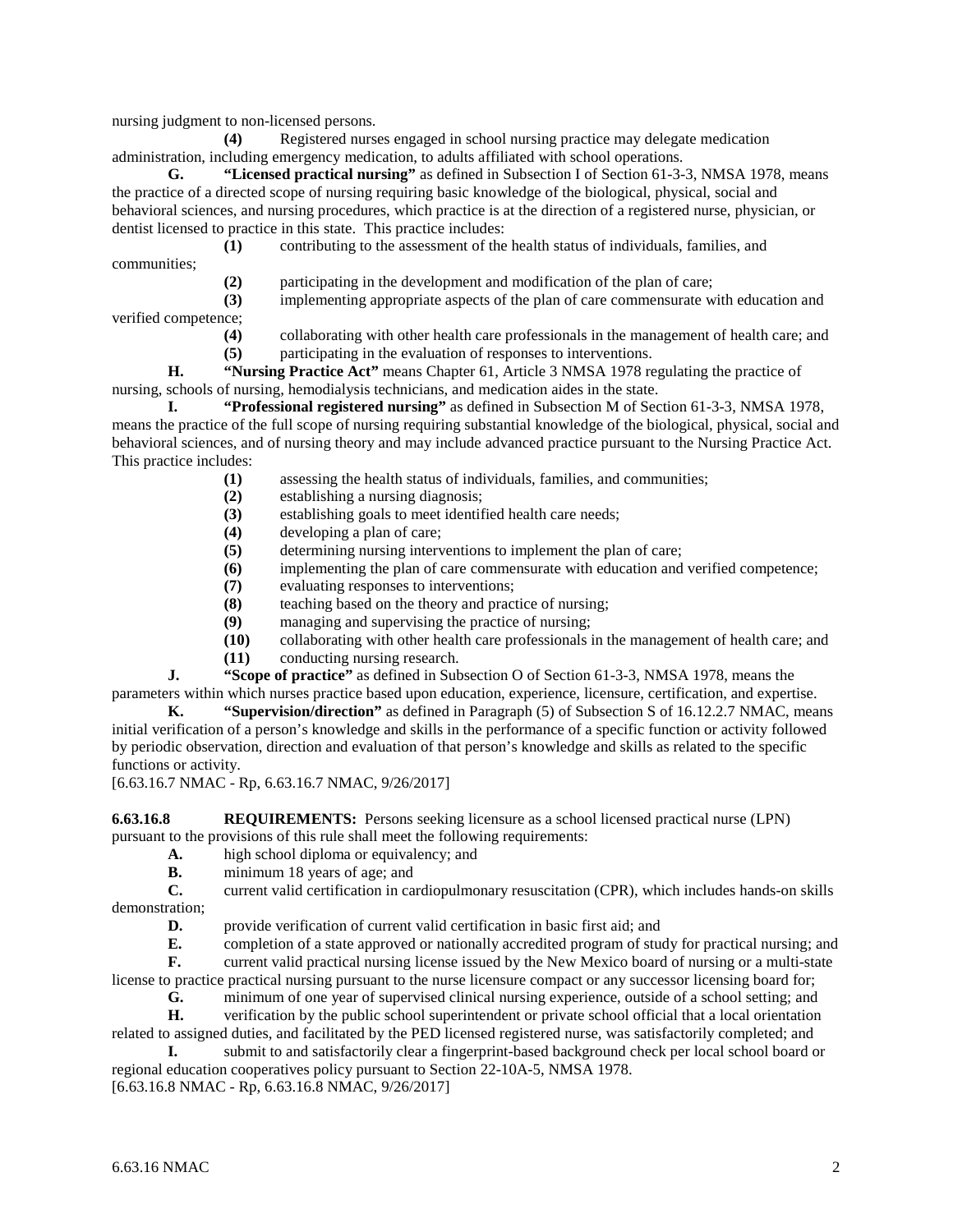**6.63.16.9 CONTINUING LICENSURE FOR SCHOOL LICENSED PRACTICAL NURSES:** Persons holding a valid school licensed practical nurse license and seeking continuation of this license shall meet the

following requirements:

**A.** A completed application for continuing PED licensure shall be submitted to the director of professional licensure; and

**B.** a copy of a current valid certification in cardiopulmonary resuscitation which includes hands-on demonstration; and

**C.** a copy of a current valid certification in first aid; and

**D.** the superintendent of the local school district or the governing authority of the state institution or private school by which the applicant has been most recently employed as of the date of application for continuing licensure must submit verification that the applicant has satisfactorily been employed as a PED school licensed practical nurse; and

**E.** a copy of a current valid practical nursing license shall be submitted with the application for continuing PED licensure.

[6.63.16.9 NMAC - Rp, 6.63.16.9 NMAC, 9/26/2017]

### **6.63.16.10 COMPETENCIES FOR ENTRY LEVEL SCHOOL LICENSED PRACTICAL NURSES:**

The principle role of the school licensed practical nurse is to assist the PED licensed registered nurse with the implementation of the school health program, by providing practical nursing care for students in the health room, and by meeting the complex needs of medically fragile/severely disabled students. This includes, but is not limited to, nursing procedures, medication administration, assisting in the assessment and monitoring of the health and immunization status of students, and communicating effectively with parents, students, medical providers, and school staff. These functions may be carried out in the health room or classroom, traveling to and from school, and on field trips for community based instruction.

**A.** Contributes to the assessment of the health status of individual students and schools.

- **(1)** uses basic nursing knowledge to assess and monitor the status of individual students;
- **(2)** participates in the routine health screening, and assists in the assessment of screening

results; and

**(3)** assists in the assessment of the immunization status of the student population.

**B.** Participates in the development of the nursing plan for care for individual students and the school population.

**(1)** assists with the development of individualized health/emergency care plans; and

**(2)** assists with school planning related to health and safety.

**C.** Implements aspects of the nursing plan of care, commensurate with education and verified competency, under the direction and supervision of the PED licensed registered nurse.

**(1)** provides nursing/medically prescribed interventions including tube feeding, urinary catheterization, glucose monitoring, tracheal suctioning, nebulizer treatment, peak flow measurement, and ventilator care;

**(2)** administers medications to students in compliance with the Nursing Practice Act;

**(3)** assists in the implementation of policies and procedures regarding the control of communicable diseases in schools;

**(4)** prepares and maintains accurate and complete records and reports as required by law, state directives, district policy, and administrative regulations.

**D.** Collaborates with PED licensed registered nurses, health assistants, site administrators, school staff, parents, and students regarding the provision of health care for individual students and the school population as a whole.

**E.** Participates in the evaluation of responses to nursing interventions.

**F.** Maintains professional competence through individual and staff training, in-service educational activities and self-selected professional growth activities.

**G.** Shares the responsibility for the care of district inventory, as well as the proper and safe use of facilities, equipment, and supplies, reporting safety hazards promptly.

**H.** Maintains confidentiality in accordance with state and federal laws and district policy.

**I.** Demonstrates effective interpersonal and communication skills (written and oral) with diverse populations.

[6.63.16.10 NMAC - Rp, 6.63.16.10 NMAC, 9/26/2017]